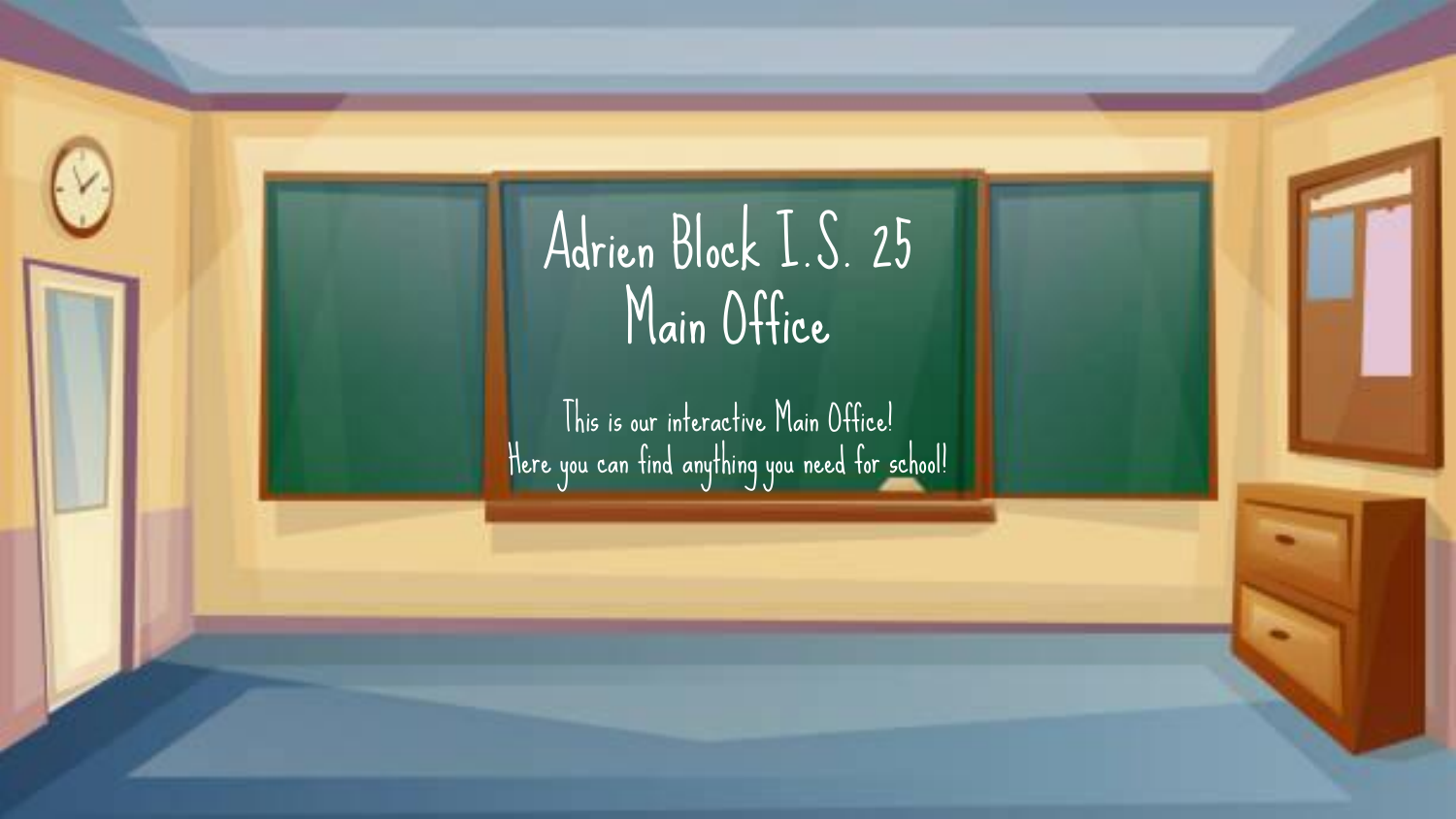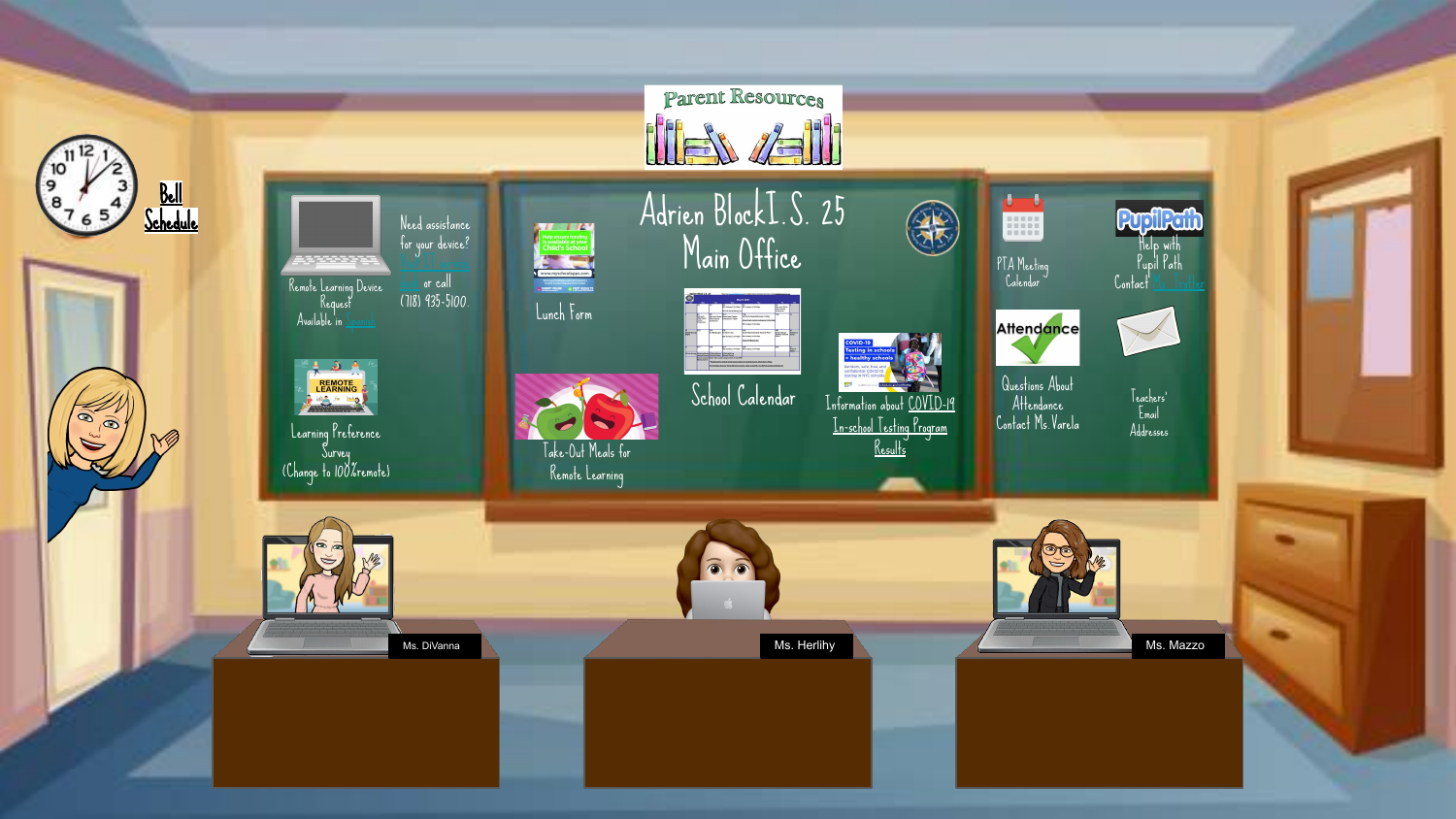



COVID-19 Testing Consent Form <u>[English](https://www.schools.nyc.gov/docs/default-source/default-document-library/student-covid-19-testing-consent-form---september-27-2020), [Spanish](https://www.schools.nyc.gov/docs/default-source/default-document-library/31844-school-testing-covid-consent-form-101320-spanish)</u>, <u>[Chinese,](https://www.schools.nyc.gov/docs/default-source/default-document-library/31844-school-testing-covid-consent-form-101320-chinese) [Korean](https://www.schools.nyc.gov/docs/default-source/default-document-library/31844-school-testing-covid-consent-form-101320-korean)</u>, [other](https://www.schools.nyc.gov/school-year-20-21/return-to-school-2020/health-and-safety/covid-19-testing)

Questions and concerns about: Registration/ Discharge Student Information Update Immunization Update Metrocard/Bussing Adrien BlockI.S. 25 Main Office



Ms. Herlihy [bherlih@schools.nyc.gov](mailto:bherlih@schools.nyc.gov) Send to:

Blue Cards-

Download and send to

Iarjeta azul<br>[Disponible descarga en español y reenvío a Ms. Herlihy](https://www.schools.nyc.gov/docs/default-source/default-document-library/31711-2020-emergency-contactcard-20200701-spanish)

蓝[卡](https://www.schools.nyc.gov/docs/default-source/default-document-library/31711-2020-emergency-contactcard-20200701-chinese)<br>[提供中文下](https://www.schools.nyc.gov/docs/default-source/default-document-library/31711-2020-emergency-contactcard-20200701-chinese)载并转发给 Herlihy[女士](https://www.schools.nyc.gov/docs/default-source/default-document-library/31711-2020-emergency-contactcard-20200701-chinese)

[블루](https://www.schools.nyc.gov/docs/default-source/default-document-library/31711-2020-emergency-contactcard-20200701-korean) 카드 한국어로 [다운로드](https://www.schools.nyc.gov/docs/default-source/default-document-library/31711-2020-emergency-contactcard-20200701-korean)

[가능합니다](https://www.schools.nyc.gov/docs/default-source/default-document-library/31711-2020-emergency-contactcard-20200701-korean). Ms. Herlihy 에게 [보내기](https://www.schools.nyc.gov/docs/default-source/default-document-library/31711-2020-emergency-contactcard-20200701-korean)